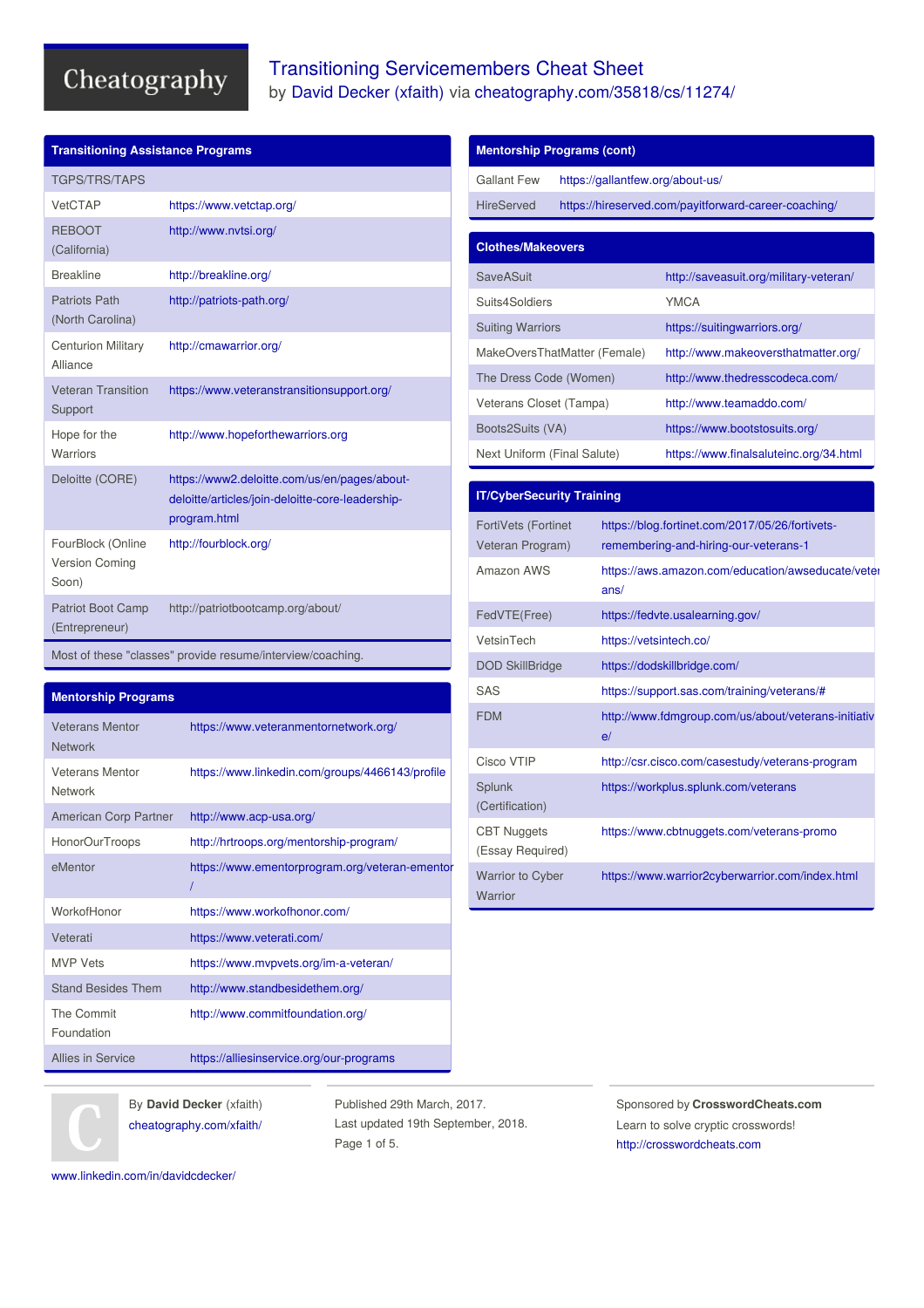## Transitioning Servicemembers Cheat Sheet by David [Decker](http://www.cheatography.com/xfaith/) (xfaith) via [cheatography.com/35818/cs/11274/](http://www.cheatography.com/xfaith/cheat-sheets/transitioning-servicemembers)

| <b>IT/CyberSecurity Training (cont)</b>     |                                                                                                     |
|---------------------------------------------|-----------------------------------------------------------------------------------------------------|
| <b>NetAPP</b>                               | http://hireourheroes.org/wp-<br>content/uploads/2014/04/NCSA-Academic-Program-<br>Overview-2014.pdf |
| VetForce<br>(SalesForce)                    | https://veterans.force.com/NewVetForceHome                                                          |
| NS2Serves (SAP)                             | http://www.ns2serves.org/training-course/                                                           |
| <b>SANS</b><br><b>VETSuccess</b>            | https://www.sans.org/cybertalent/immersion-<br>academy/academies                                    |
| Npower<br>(TX,NJ,CA)                        | http://www.npower.org/our-programs/technology-<br>service-corps/veterans.aspx                       |
| <b>IBM Veterans</b><br>Initiative           | https://www.casy.us/ibm-i2/calendar                                                                 |
| Hire Our Heros<br>CyberSecurity<br>Training | https://hireourheroes.org/percipio-training/                                                        |
| Facebook<br>Cybersecurity for<br>Veterans   | https://fbcodepath.splashthat.com/                                                                  |
| With You With Me                            | https://withyouwithme.com/                                                                          |

#### **College/Education**

| Stanford Post-9/11<br><b>Veterans IGNITE</b>    | https://www.gsb.stanford.edu/programs/stanford-<br>ignite/campus/post-9-11-veterans |
|-------------------------------------------------|-------------------------------------------------------------------------------------|
| Warrior-Scholar<br>(Education Re-<br>immersion) | http://warrior-scholar.org/about.html                                               |
| Posse Veterans<br>Program                       | https://www.possefoundation.org/veterans-<br>posse-program                          |
| Pave (Mentor For<br>College)                    | http://paveoncampus.org/                                                            |
| Service2School                                  | https://service2school.org/                                                         |
| <b>Student Veterans</b>                         | https://studentveterans.org/                                                        |
| Athletes of Valor<br>(College Sports)           | https://www.athletesofvalor.com/                                                    |
| Tuck Next Step (\$)                             | http://nextstep.tuck.dartmouth.edu/who/                                             |
| The Paradigm Switch                             | http://theparadigmswitch.org/                                                       |
| Modern States (CLEP)                            | https://modernstates.org/                                                           |

| Veteran<br>https://www.usveteransmagazine.com/list-of-military-<br>Magazine List of<br>scholarships-for-service-members-spouses-and-<br>Scholarships<br>dependents/<br><b>Under Grad Vets</b><br>https://undergraduvets.com/<br><b>VA Disability Claims Assistance</b><br><b>DAV</b><br>https://www.dav.org/veterans/<br><b>VFW</b><br>https://www.vfw.org/assistance/va-claims-<br>separation-benefits<br><b>AMVETS</b><br>http://amvets.org/filing-va-claims/<br>*Wounded Warrior<br>https://www.woundedwarriorproject.org/programs/ben<br>efits-service<br>Project<br><b>Blue Button</b><br>http://www.tricareonline.com<br>American Legion<br>https://www.legion.org/veteransbenefits/departmentoff<br>cers<br><b>Burn Pit</b><br>https://veteran.mobilehealth.va.gov/AHBurnPitRegistr<br>Registration<br>y/<br><b>Request ALHTA File from MTF</b><br>* - WWP - Must be a member to use service<br><b>DOD Sites Needed</b><br><b>DOD TAP</b><br>https://www.dodtap.mil/<br>eBenefits<br>Vets.gov<br>https://www.vets.gov/<br>turning in CAC | <b>College/Education (cont)</b>                  |  |  |
|-------------------------------------------------------------------------------------------------------------------------------------------------------------------------------------------------------------------------------------------------------------------------------------------------------------------------------------------------------------------------------------------------------------------------------------------------------------------------------------------------------------------------------------------------------------------------------------------------------------------------------------------------------------------------------------------------------------------------------------------------------------------------------------------------------------------------------------------------------------------------------------------------------------------------------------------------------------------------------------------------------------------------------------------------|--------------------------------------------------|--|--|
|                                                                                                                                                                                                                                                                                                                                                                                                                                                                                                                                                                                                                                                                                                                                                                                                                                                                                                                                                                                                                                                 |                                                  |  |  |
|                                                                                                                                                                                                                                                                                                                                                                                                                                                                                                                                                                                                                                                                                                                                                                                                                                                                                                                                                                                                                                                 |                                                  |  |  |
|                                                                                                                                                                                                                                                                                                                                                                                                                                                                                                                                                                                                                                                                                                                                                                                                                                                                                                                                                                                                                                                 |                                                  |  |  |
|                                                                                                                                                                                                                                                                                                                                                                                                                                                                                                                                                                                                                                                                                                                                                                                                                                                                                                                                                                                                                                                 |                                                  |  |  |
|                                                                                                                                                                                                                                                                                                                                                                                                                                                                                                                                                                                                                                                                                                                                                                                                                                                                                                                                                                                                                                                 |                                                  |  |  |
|                                                                                                                                                                                                                                                                                                                                                                                                                                                                                                                                                                                                                                                                                                                                                                                                                                                                                                                                                                                                                                                 |                                                  |  |  |
|                                                                                                                                                                                                                                                                                                                                                                                                                                                                                                                                                                                                                                                                                                                                                                                                                                                                                                                                                                                                                                                 |                                                  |  |  |
|                                                                                                                                                                                                                                                                                                                                                                                                                                                                                                                                                                                                                                                                                                                                                                                                                                                                                                                                                                                                                                                 |                                                  |  |  |
|                                                                                                                                                                                                                                                                                                                                                                                                                                                                                                                                                                                                                                                                                                                                                                                                                                                                                                                                                                                                                                                 |                                                  |  |  |
|                                                                                                                                                                                                                                                                                                                                                                                                                                                                                                                                                                                                                                                                                                                                                                                                                                                                                                                                                                                                                                                 |                                                  |  |  |
|                                                                                                                                                                                                                                                                                                                                                                                                                                                                                                                                                                                                                                                                                                                                                                                                                                                                                                                                                                                                                                                 | 6 MONTHS FROM EAOS START YOUR DISABILITY CLAIMS. |  |  |
|                                                                                                                                                                                                                                                                                                                                                                                                                                                                                                                                                                                                                                                                                                                                                                                                                                                                                                                                                                                                                                                 |                                                  |  |  |
|                                                                                                                                                                                                                                                                                                                                                                                                                                                                                                                                                                                                                                                                                                                                                                                                                                                                                                                                                                                                                                                 |                                                  |  |  |
|                                                                                                                                                                                                                                                                                                                                                                                                                                                                                                                                                                                                                                                                                                                                                                                                                                                                                                                                                                                                                                                 |                                                  |  |  |
|                                                                                                                                                                                                                                                                                                                                                                                                                                                                                                                                                                                                                                                                                                                                                                                                                                                                                                                                                                                                                                                 | https://www.ebenefits.va.gov/ebenefits/homepage  |  |  |
|                                                                                                                                                                                                                                                                                                                                                                                                                                                                                                                                                                                                                                                                                                                                                                                                                                                                                                                                                                                                                                                 |                                                  |  |  |
| DOD TAP - Check VMET/Verfiy TGPS/Capstone information<br>eBenefits/Vets.gov - Check GI Bill/Post 9-11 & Check Disability claims<br>Make sure you have a DS LOGON Username/Password before<br>RETIREE - Contact TRICARE day after EAOS to start TRICARE<br><b>PRIME RETIRED</b>                                                                                                                                                                                                                                                                                                                                                                                                                                                                                                                                                                                                                                                                                                                                                                  |                                                  |  |  |
|                                                                                                                                                                                                                                                                                                                                                                                                                                                                                                                                                                                                                                                                                                                                                                                                                                                                                                                                                                                                                                                 |                                                  |  |  |
| <b>Computer Coding</b>                                                                                                                                                                                                                                                                                                                                                                                                                                                                                                                                                                                                                                                                                                                                                                                                                                                                                                                                                                                                                          |                                                  |  |  |
| <b>Coder Vets</b><br>http://www.codervets.org/<br>(Chicago) Code Platoon<br>http://www.codeplatoon.org/                                                                                                                                                                                                                                                                                                                                                                                                                                                                                                                                                                                                                                                                                                                                                                                                                                                                                                                                         |                                                  |  |  |

| By <b>David Decker</b> (xfaith) |  |  |  |
|---------------------------------|--|--|--|
| cheatography.com/xfaith/        |  |  |  |

Published 29th March, 2017. Last updated 19th September, 2018. Page 2 of 5.

Sponsored by **CrosswordCheats.com** Learn to solve cryptic crosswords! <http://crosswordcheats.com>

OperationCode https://operationcode.org/ Vets on Point **<http://vetsonpoint.2-drops.com/>** 

Vets Who Code <https://vetswhocode.io/>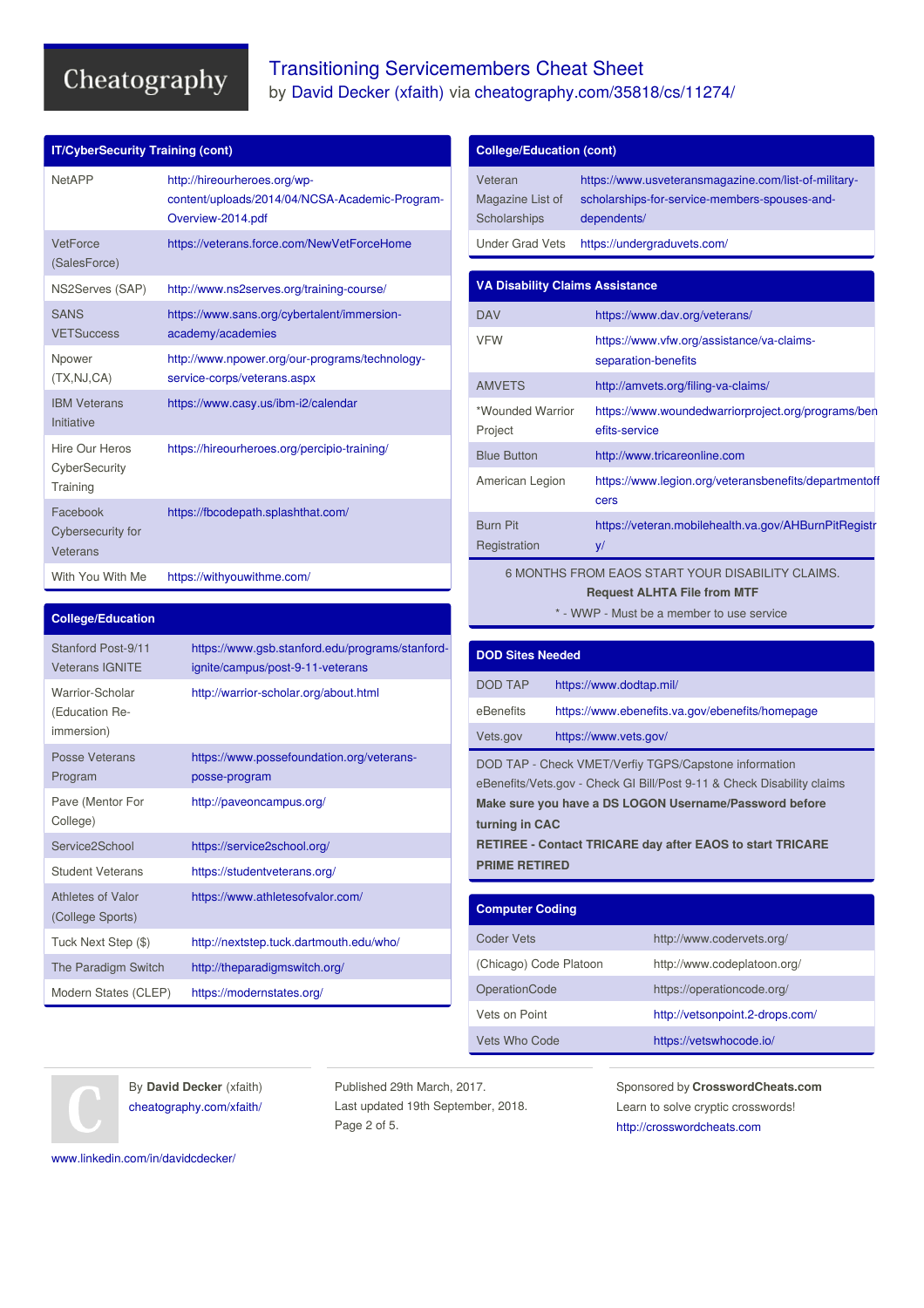**Training**

## Transitioning Servicemembers Cheat Sheet by David [Decker](http://www.cheatography.com/xfaith/) (xfaith) via [cheatography.com/35818/cs/11274/](http://www.cheatography.com/xfaith/cheat-sheets/transitioning-servicemembers)

| Vetted<br>(Bussiness/Management)                                    |                                                                                                    | http://www.vetted.org                                             |
|---------------------------------------------------------------------|----------------------------------------------------------------------------------------------------|-------------------------------------------------------------------|
| Tech Qualled (Tech Sales)                                           |                                                                                                    | http://qualled.com/our-company/                                   |
| Mervis Foundation (Salesforce)                                      |                                                                                                    | http://merivisfoundation.org/                                     |
| Veterans On Wallstreet                                              |                                                                                                    | http://veteransonwallstreet.com/about                             |
|                                                                     |                                                                                                    |                                                                   |
| <b>Military Spouse Opps</b>                                         |                                                                                                    |                                                                   |
| <b>Mad Skills</b>                                                   |                                                                                                    | https://hiremadskills.com/                                        |
| <b>Military Spouse</b><br>Coders                                    | http://milspousecoders.org/                                                                        |                                                                   |
| <b>Blue Star Families</b>                                           | https://bluestarfam.org/                                                                           |                                                                   |
| V-Wise                                                              | https://ivmf.syracuse.edu/veteran-and-<br>family-resources/starting-growing-a-business/v-<br>wise/ |                                                                   |
| <b>Military Spouse</b><br><b>Corporate Career</b><br><b>Network</b> | http://www.msccn.org/                                                                              |                                                                   |
| American Corporate<br>Partners (Mentor)                             |                                                                                                    | https://www.acp-usa.org/mentoring-<br>program/veteran-application |
| Onward 2<br>Opportunity                                             |                                                                                                    | https://onward2opportunity-vctp.org/                              |

<https://linkedinforgood.linkedin.com/programs/veterans/milspouses> **SPOUSES 1YR FREE LINKEDIN.**

**ACP is currently in development**

### **Veterans with Disabilities**

| EBV/EBV-F/                     | https://ivmf.syracuse.edu/veteran-and-<br>family-resources/starting-growing-a-business/       |
|--------------------------------|-----------------------------------------------------------------------------------------------|
| Veteran<br>Ocean<br>Adventures | http://veteransoceanadventures.org                                                            |
| Guitars 4 Vets<br>(PTSD)       | http://www.quitars4vets.org/                                                                  |
| Operation<br><b>IMPACT</b>     | http://www.northropgrumman.com/CorporateResponsibility<br>/OperationIMPACT/Pages/default.aspx |

| <b>Resume Assistance</b>                  |  |                                                    |  |
|-------------------------------------------|--|----------------------------------------------------|--|
| <b>HireHerosUSA</b>                       |  | https://www.hireheroesusa.org/tools-res<br>ources/ |  |
| Resume4Vets                               |  | http://www.resumes4vets.org/                       |  |
| <b>Conditions Set</b>                     |  | http://www.conditionsset.org/mission               |  |
| Allies in Service                         |  | https://alliesinservice.org/our-<br>programs       |  |
| The sites listed below                    |  | are for resume vs job posting<br>optimization!     |  |
| JobScan (Optimize Keywords vs<br>Posting) |  | https://www.jobscan.co/                            |  |
| Resunate                                  |  | http://resunate.com                                |  |
| Vmock                                     |  | https://www.vmock.com/                             |  |
|                                           |  |                                                    |  |
| <b>Job Boards</b>                         |  |                                                    |  |
| LinkedIn                                  |  | http://www.linkedin.com                            |  |
| VetJobs                                   |  | http://vetjobs.com/                                |  |
| <b>Vet FastPort</b>                       |  | https://vetfasttrack.org/                          |  |
| Indeed                                    |  | http://www.indeed.com                              |  |
| <b>USAJobs</b>                            |  | https://www.usajobs.gov/                           |  |
| GIJobs                                    |  | http://www.gijobs.com/                             |  |
| Clearance Jobs                            |  | https://www.clearancejobs.com/                     |  |
| Corporate Gray                            |  | https://www.corporategray.com/                     |  |
| <b>Miltiary Mojo</b>                      |  | https://militarymojo.org/                          |  |
| <b>SkillMil</b>                           |  | https://www.skillmil.com/                          |  |

| <b>Job Resources</b>           |                                 |
|--------------------------------|---------------------------------|
| <b>HireVeterans</b>            | http://www.hireveterans.com/    |
| Corporate America Supports You | http://casy.msccn.org/          |
| <b>Hire Military</b>           | https://www.hiremilitary.us/    |
| NavNet                         | http://www.navnetresources.com/ |
| <b>Career Assessment</b>       | https://careerguideforvets.com/ |
| $O^*$ Net                      | https://www.onetonline.org/     |
| <b>SkillMil</b>                | https://www.skillmil.com/       |
| Shift                          | https://www.shift.org/          |

NavNet <http://www.navnetresources.com/>



By **David Decker** (xfaith) [cheatography.com/xfaith/](http://www.cheatography.com/xfaith/)

Published 29th March, 2017. Last updated 19th September, 2018. Page 3 of 5.

Sponsored by **CrosswordCheats.com** Learn to solve cryptic crosswords! <http://crosswordcheats.com>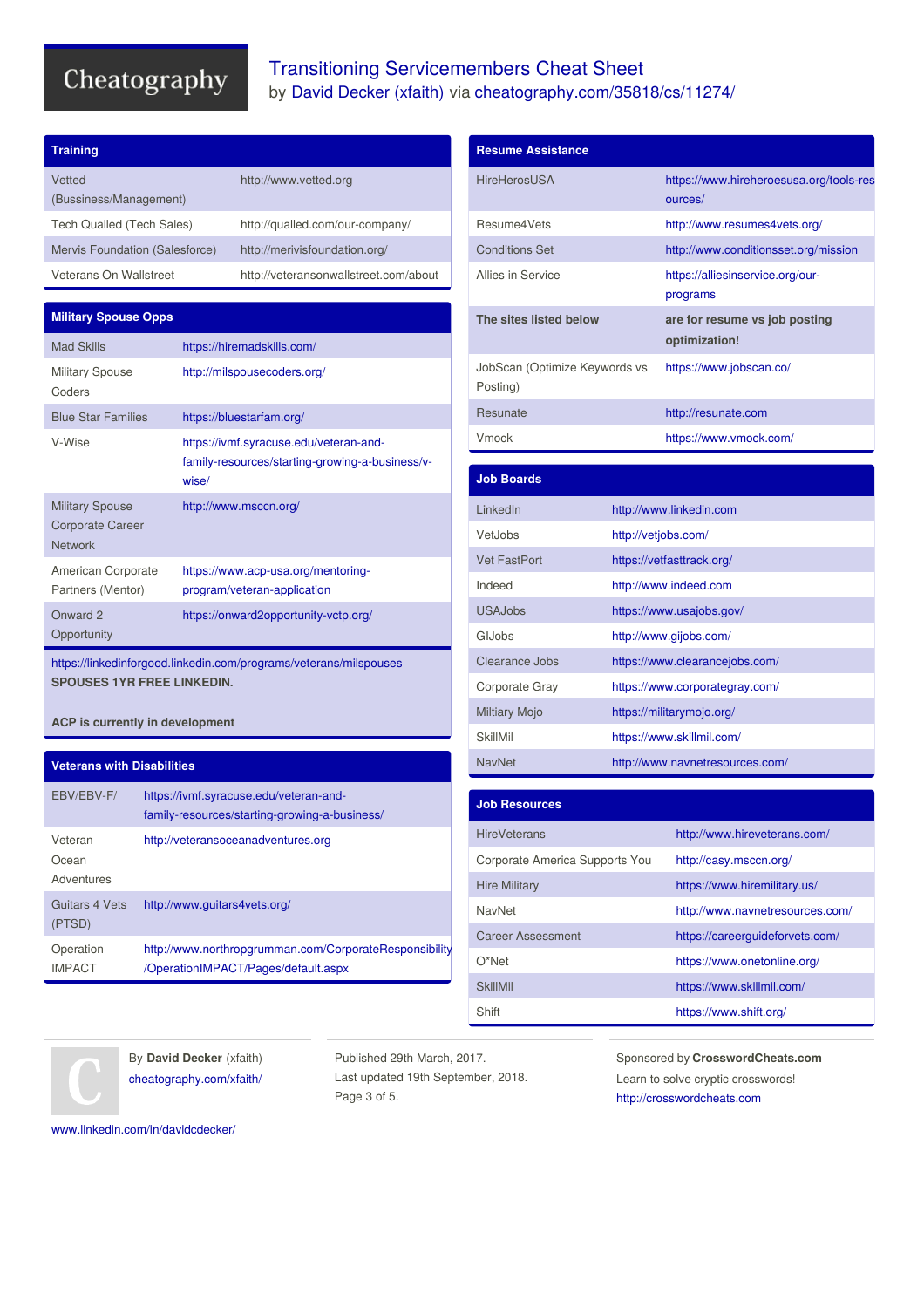## Transitioning Servicemembers Cheat Sheet by David [Decker](http://www.cheatography.com/xfaith/) (xfaith) via [cheatography.com/35818/cs/11274/](http://www.cheatography.com/xfaith/cheat-sheets/transitioning-servicemembers)

| <b>Patriot Placements</b><br>(Resume/LinkedIN/Coaching) | http://patriotplacements.org/         |
|---------------------------------------------------------|---------------------------------------|
| <b>Military Talent Source</b>                           | https://militarytalentsource.co<br>m/ |

**Get Free upgrade for 1 year on LINKEDIN (Veteran) and/or (Spouse) at** https://linkedinforgood.linkedin.com/programs/veterans

#### **Other Stuff**

| <b>WorkShop for Warriors</b>                                   | https://workshopsforwarriors.org/                                                                |
|----------------------------------------------------------------|--------------------------------------------------------------------------------------------------|
| Hire Our Heros (Flights for<br>Job Interview)                  | http://statesidelegal.org/transitioning-<br>veterans-fly-free-job-interviews-hire-our-<br>heroes |
| <b>VetNET</b>                                                  | http://www.vetnethq.com/                                                                         |
| MiliSource (App for Phone)                                     | http://milisource.defensemobile.com/?<br>linkld=26452251                                         |
| LinkedIn Makeover                                              | http://www.linkedin-<br>makeover.com/services/veteran-support/                                   |
| <b>Helmets to HardHats</b>                                     | https://www.helmetstohardhats.org/                                                               |
| <b>USACares</b>                                                | http://www.usacares.org/programs                                                                 |
| Tmobile Military One Plan                                      | https://www.t-mobile.com/offers/military-<br>phone-plans                                         |
| <b>Armed Services Arts</b><br>Partnership (Comedy<br>Bootcamp) | http://www.asapasap.org/comedy/                                                                  |
| <b>Warriors 4 Wireless</b>                                     | http://www.warriors4wireless.org/                                                                |

*\** Some of these might belong in multiple groups....

#### **Start A Business**

| Boots2Business                         | http://boots2business.org/                                                                               |
|----------------------------------------|----------------------------------------------------------------------------------------------------------|
| <b>Small Business</b><br>Admin         | https://www.sba.gov/starting-<br>business/how-start-business/business-types/veteran-<br>owned-businesses |
| <b>Tactical Launch</b><br>(SD)         | http://tl.thinktanksd.org/                                                                               |
| Where<br>Communities<br>Serve Veterans | https://wherecommunitiesserveveterans.org/                                                               |

#### **Start A Business (cont)** Bunker Labs (Multiple Projects) <https://bunkerlabs.org/> The Rosie Network <https://therosienetwork.org/> Bank of America Vet Loan [https://about.bankofamerica.com/en-us/partnering](https://about.bankofamerica.com/en-us/partnering-locally/bank-launches-lending-program.html?bcen=8a6b#fbid=abtw6_QmxTC)locally/bank-launches-lending-program.html? bcen=8a6b#fbid=abtw6\_QmxTC **Regional Opps** (TEXAS) Vetted <http://www.vettedfoundation.org/> (CHICAGO) PMP Course <http://www.blackdiamondcharities.org/> (SAN DIEGO) Operation **Connect** [http://sdbusinesschamber.com/operation-con](http://sdbusinesschamber.com/operation-connect/) nect/ (CA) Troops to College <http://www.calstate.edu/veterans/> (Chicago) Code Platoon <http://www.codeplatoon.org/> CTAP (Oceanside, CA) [http://vancnorthcounty.org/events](http://vancnorthcounty.org/events-calendar/)calendar/ Work for Warriors (CA) <http://workforwarriors.org/> North Carolina for Military Employment <http://www.nc4me.org/> (Tampa) Project Transition USA <http://projecttransitionusa.com/> (Georgia Tech) <https://pe.gatech.edu/military-programs> (NJ) Veteran Transition [http://www.veteranstransition.net/about\\_us](http://www.veteranstransition.net/about_us) (DC) DogTag Inc <http://www.dogtaginc.org/> CalVet **<https://www.calvet.ca.gov/>** TexVet <https://www.texvet.org/> Tactical Launch (San Diego) Bussiness <http://tl.thinktanksd.org/> Vetlanta (GA) <https://www.vetlanta.org/> (OHIO) Veteran Bonus (Free \$)? [https://veteransbonus.ohio.gov/odvs\\_web/Def](https://veteransbonus.ohio.gov/odvs_web/Default.aspx) ault.aspx Cyber Workforce Academy [https://www.sans.org/cybertalent/cyber-workf](https://www.sans.org/cybertalent/cyber-workforce-academy)

By **David Decker** (xfaith) [cheatography.com/xfaith/](http://www.cheatography.com/xfaith/)

Published 29th March, 2017. Last updated 19th September, 2018. Page 4 of 5.

(MD)

Sponsored by **CrosswordCheats.com** Learn to solve cryptic crosswords! <http://crosswordcheats.com>

orce-academy

Project Transition (FL) <https://www.projecttransitionusa.com/>

Boots to Roots (Maine) <http://www.boots2roots.org/>